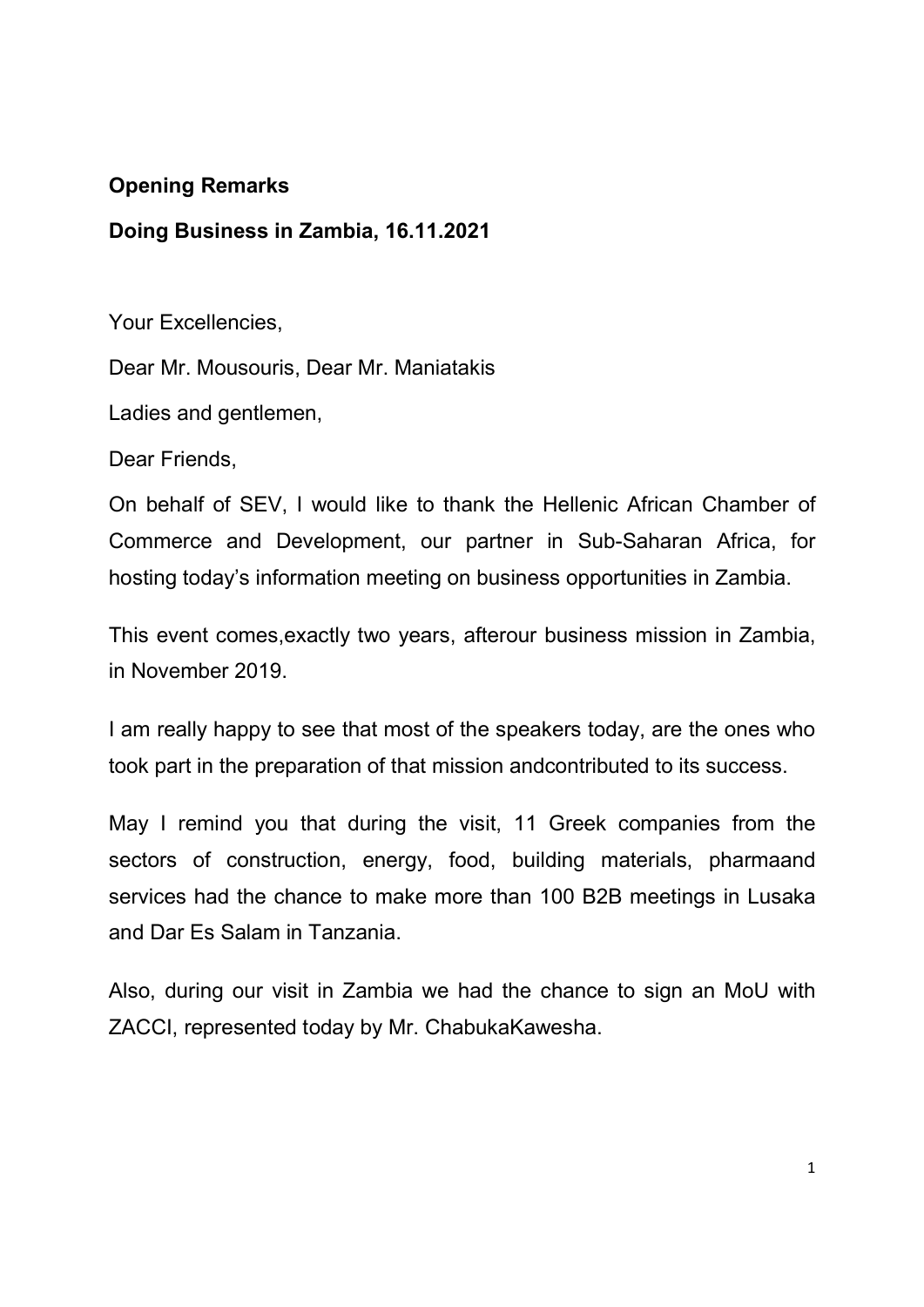We continue to see this MoU as a further step for meaningful business partnerships between our two countries.

Ladies and gentlemen,

SEV Hellenic Federation of Enterprises, is the largest business network in Greece, and plays a leading role in the country's transformation into a productive, outward-looking and competitive economy.

We have a broad membership, including the largest corporations in Greece.

SEV is constantly working to expand trade and commercial ties with our business partners around the world.

Today's event, aims to further promote trade and business relations with Zambia, to strengthen the relationship already in place.

After many years of significant socio-economic progress and achieving middle-income status, Zambia's economic performanceis doing well.

Strong performance of services, Substantial mineral wealth and untapped resources in agriculture, hydropower, and tourism.

These are positive developments and offer excellent perspectives for growth.

Ladies and gentlemen,

We live in times where the boundaries between people are overwhelmed by our connections.

So I do not see our countries and people as a world apart;